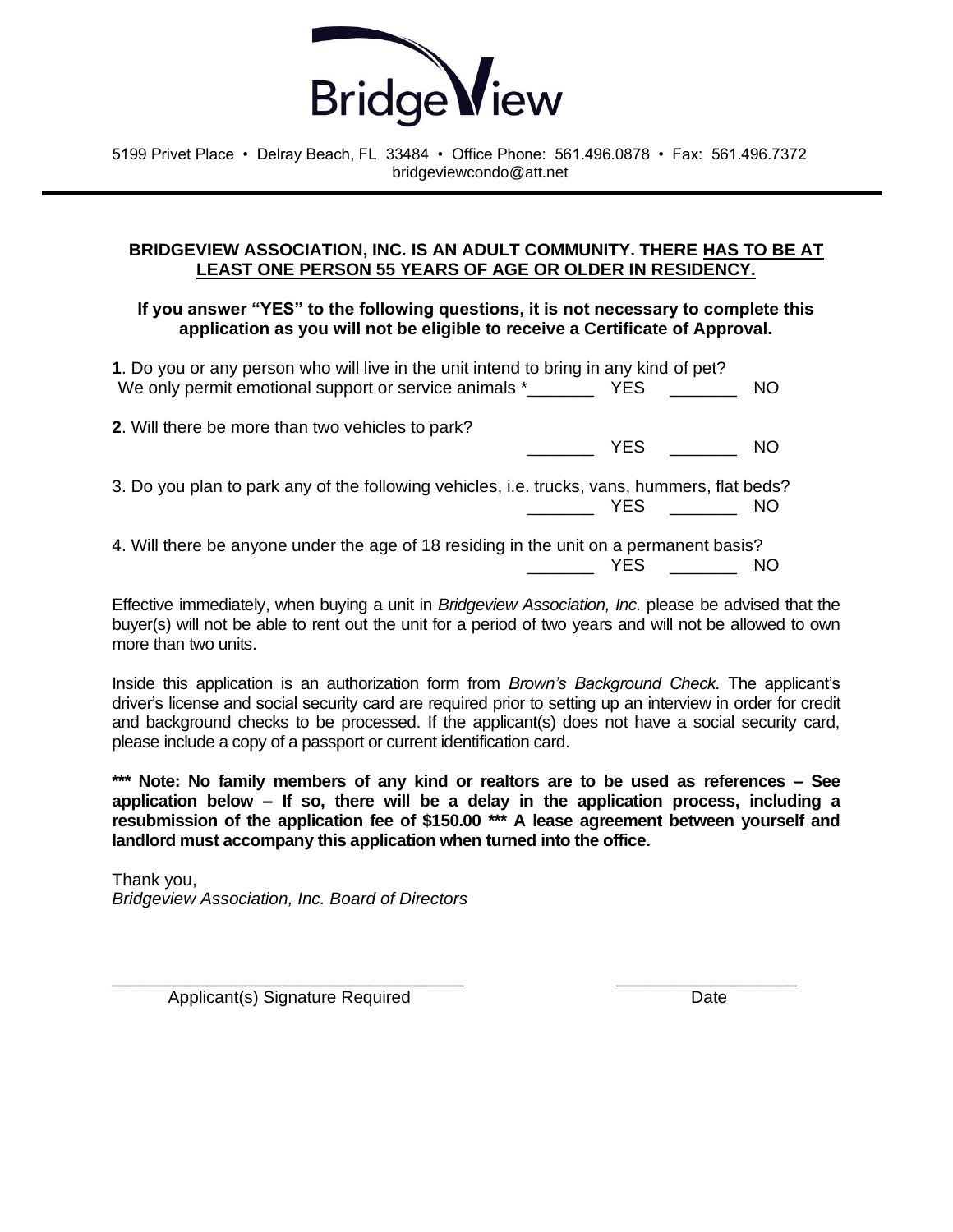

#### **OCCUPANTS OF UNIT**

**NOTE: All prospective occupants, whether buying, renting or obtaining title transfer due to inheritance, etc., MUST go through the approval process. If you plan to, or foresee having 1 or more people move into the unit, they must be interviewed as well and their name(s) must be listed under section #3 on this page and follow this application's instructions accordingly.** 

**1. LIST YOUR NAME(S) AS PROSPECTIVE OCCUPANT(S). PLEASE PRINT.**

| <b>NAME</b> |                                                                                                                                                                                                                    | <b>DATE OF BIRTH</b>                                                                         |
|-------------|--------------------------------------------------------------------------------------------------------------------------------------------------------------------------------------------------------------------|----------------------------------------------------------------------------------------------|
| <b>NAME</b> | 2. LIST NAMES OF PROSPECTIVE OCCUPANT(S) WHO WILL RESIDE IN UNIT ON A PERMANENT<br>BASIS. IF YOU PLAN TO USE THE UNIT AS A VACATION HOME, LEAVE THIS SECTION BLANK.<br><b>RELATIONSHIP</b><br><b>DATE OF BIRTH</b> |                                                                                              |
| NAME(S).    |                                                                                                                                                                                                                    | 3. IF UNIT IS TO BE OCCUPIED BY PERSON(S) OTHER THAN PROSPECTIVE OCCUPANT(S), STATE          |
| <b>NAME</b> | <b>RELATIONSHIP</b>                                                                                                                                                                                                | <b>DATE OF BIRTH</b>                                                                         |
|             | <b>APPLICANT'S SIGNATURE</b>                                                                                                                                                                                       | <b>DATE</b>                                                                                  |
|             | <b>APPLICANT'S SIGNATURE</b>                                                                                                                                                                                       | <b>DATE</b>                                                                                  |
|             |                                                                                                                                                                                                                    | 4. IN CASE OF AN EMERGENCY, THE ASSOCIATION IS AUTHORIZED TO NOTIFY NEXT OF                  |
|             |                                                                                                                                                                                                                    |                                                                                              |
|             |                                                                                                                                                                                                                    | RELATIONSHIP _____________________CITY ________________________STATE ______ ZIP_____________ |
|             | <b>APPLICANT'S SIGNATURE</b>                                                                                                                                                                                       | <b>DATE</b>                                                                                  |
|             | <b>APPLICANT'S SIGNATURE</b>                                                                                                                                                                                       | <b>DATE</b>                                                                                  |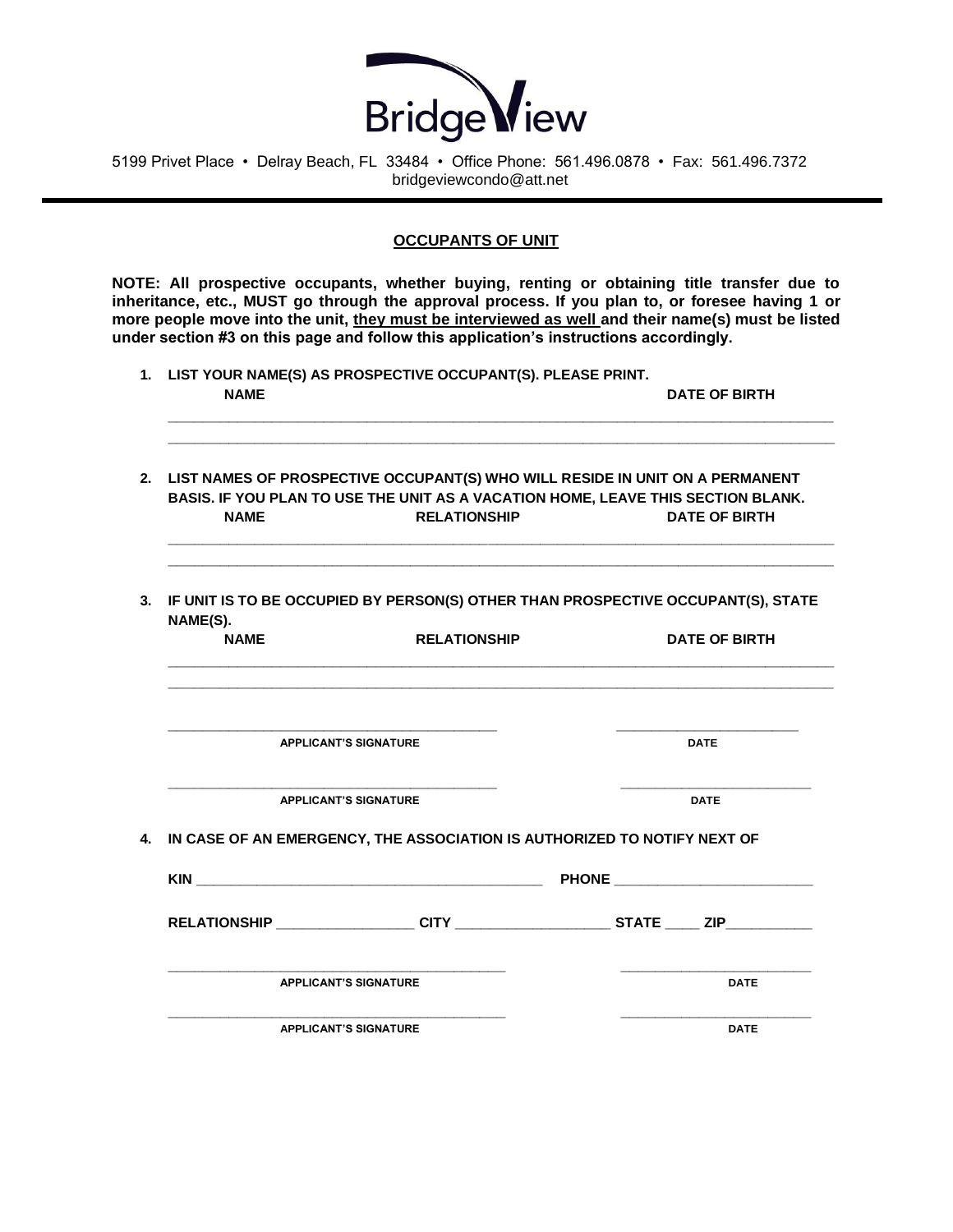### **APPLICATION FOR RENTAL**

#### **BRIDGEVIEW ASSOCIATION, INC.**

**IMPORTANT NOTE:** Complete all questions and fill in all the blanks. Missing information will cause delays. If any question is not answered, left blank or answered falsely, this application may be returned, not processed, and/or not approved. Once submitted, order can not be cancelled or refunded. Please print clearly using black ink.

\*\*This application is for a single person or a married couple only\*\*

**NOTE:** All information supplied is subject to verification. All phone numbers must be reachable between 9-5 p.m.

#### **LEASE □ OCCUPANCY □ PART-TIME/ FULL-TIME □**

|    |                                                                                                        | Have you ever been convicted of a crime? ________ Date(s): ______________________ County/State Convicted in: _____________________                                                                                             |                                 |  |
|----|--------------------------------------------------------------------------------------------------------|--------------------------------------------------------------------------------------------------------------------------------------------------------------------------------------------------------------------------------|---------------------------------|--|
|    |                                                                                                        |                                                                                                                                                                                                                                |                                 |  |
|    |                                                                                                        |                                                                                                                                                                                                                                |                                 |  |
|    |                                                                                                        |                                                                                                                                                                                                                                |                                 |  |
|    |                                                                                                        | County/State Convicted in entrance and control charge (s) entrance and charge (s)                                                                                                                                              |                                 |  |
|    |                                                                                                        | Number of people who will occupy unit – Adults (over age 18) Description of Pets                                                                                                                                               |                                 |  |
|    |                                                                                                        | Names and ages of others who will occupy unit example and all examples and all examples and ages of others who will occupy unit                                                                                                |                                 |  |
|    |                                                                                                        |                                                                                                                                                                                                                                |                                 |  |
|    |                                                                                                        |                                                                                                                                                                                                                                |                                 |  |
|    |                                                                                                        | <b>PART 1 - RESIDENCE HISTORY</b>                                                                                                                                                                                              |                                 |  |
| А. |                                                                                                        | Present Address and the contract of the contract of the contract of the contract of the contract of the contract of the contract of the contract of the contract of the contract of the contract of the contract of the contra | Phone $\_\_$                    |  |
|    | (Include Unit/Apt. number, city, state and zip code)                                                   |                                                                                                                                                                                                                                |                                 |  |
|    |                                                                                                        |                                                                                                                                                                                                                                |                                 |  |
|    |                                                                                                        | Own Home □ Parent/Family Member □ Rent Home □ Rent Apt. □ Other ________________ Rent/Mtg. Amount ___________                                                                                                                  |                                 |  |
|    |                                                                                                        |                                                                                                                                                                                                                                | Phone ________                  |  |
|    |                                                                                                        |                                                                                                                                                                                                                                | Phone $\frac{1}{2}$             |  |
| В. |                                                                                                        |                                                                                                                                                                                                                                |                                 |  |
|    |                                                                                                        |                                                                                                                                                                                                                                |                                 |  |
|    | (Include Unit/Apt. number, city, state and zip code)                                                   |                                                                                                                                                                                                                                |                                 |  |
|    |                                                                                                        | Owned Home □ Parent/Family Member □ Rented Home □ Rented Apt. □ Other ________ Rent/Mtg. Amount ________                                                                                                                       |                                 |  |
|    |                                                                                                        |                                                                                                                                                                                                                                |                                 |  |
|    |                                                                                                        |                                                                                                                                                                                                                                | <b>Phone Contract Phone</b>     |  |
|    |                                                                                                        |                                                                                                                                                                                                                                | Phone ________                  |  |
| C. |                                                                                                        |                                                                                                                                                                                                                                |                                 |  |
|    | (Include Unit/Apt. number, city, state and zip code)                                                   |                                                                                                                                                                                                                                |                                 |  |
|    |                                                                                                        |                                                                                                                                                                                                                                |                                 |  |
|    | Owned Home □ Parent/Family Member □ Rented Home □ Rented Apt. □ Other __________Rent/Mtg. Amount _____ |                                                                                                                                                                                                                                |                                 |  |
|    |                                                                                                        | Name of Landlord experience and a Address Address Address and Address and Address Address and Address and Address Address and Address and Address and Address and Address and Address and Address and Address and Address and  | Phone $\_\_\_\_\_\_\_\_\_\_\_\$ |  |
|    | Mortgage Holder                                                                                        | Mortgage Number<br><u> Linguistic Communication</u>                                                                                                                                                                            | Phone                           |  |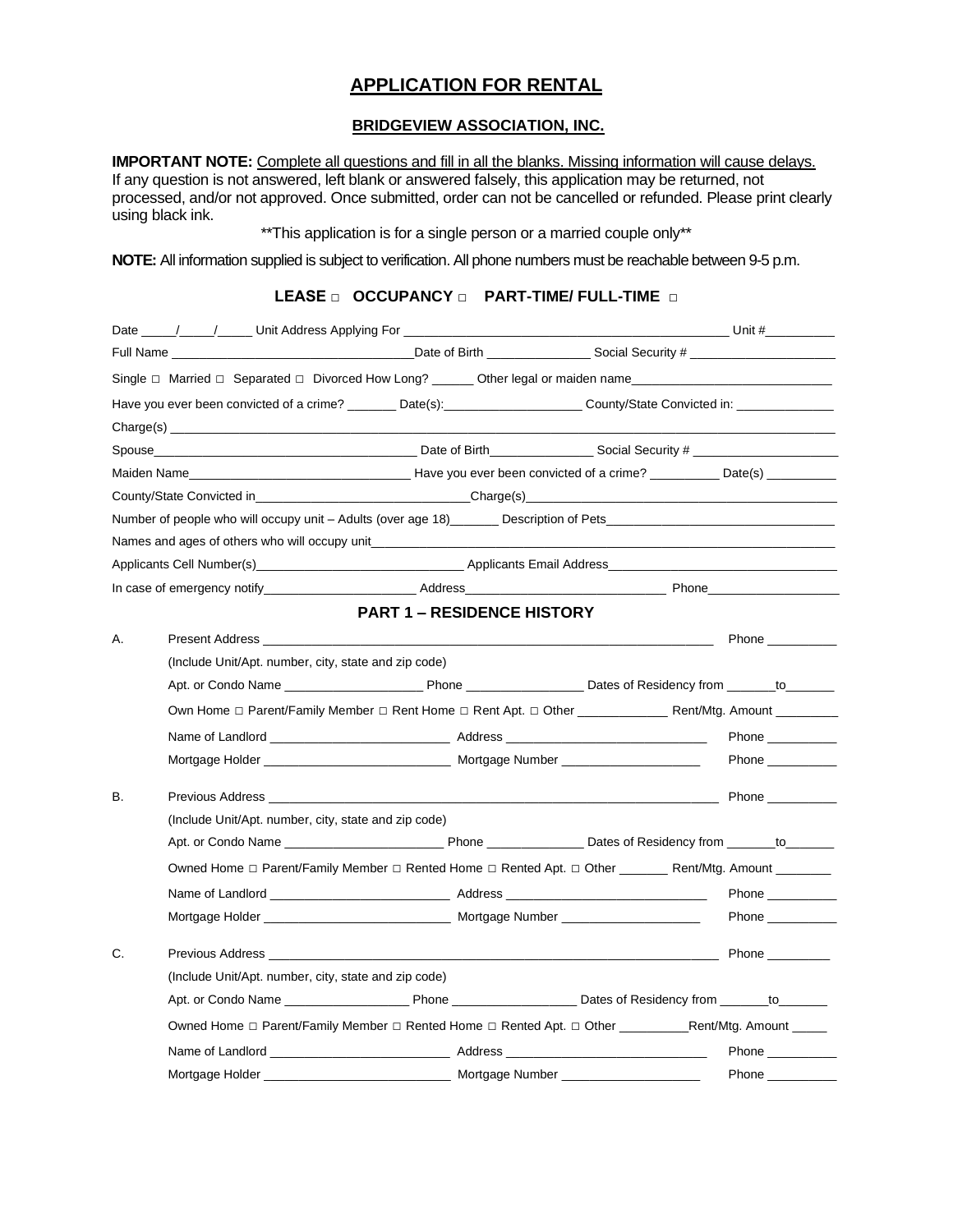#### **PART II – EMPLOYMENT REFERENCES**

\*\*Include a recent copy of an earnings statement to expedite processing\*\*

| А. |                                                                                                                                                                                                                                 | Phone_________________________ |
|----|---------------------------------------------------------------------------------------------------------------------------------------------------------------------------------------------------------------------------------|--------------------------------|
|    | Dates of Employment: From: ________ to _________ Position_______________________                                                                                                                                                | Phone________________          |
|    |                                                                                                                                                                                                                                 |                                |
| В. |                                                                                                                                                                                                                                 | Phone <u>_______</u>           |
|    | Dates of Employment: From: to Position                                                                                                                                                                                          | Phone <u>example</u>           |
|    | Monthly Gross Income \$ Address Address Address Address Address Address Address Address Address Address Address Address Address Address Address Address Address Address Address Address Address Address Address Address Address |                                |

### **PART 1II – BANK REFERENCES**

**\*\*Include a recent copy of a bank statement to expedite processing\*\***

| Α. | Bank Name | Checking Acct. # | Phone |
|----|-----------|------------------|-------|
|    | Address   |                  | Fax   |
| В. | Bank Name | Savings Acct. #  | Phone |
|    | Address   |                  | Fax   |

#### **PART 1V – CHARACTER REFERENCES (NO FAMILY MEMBERS OF ANY KIND OR REALTORS) \*\*Please notify Character References that we will be contacting them to obtain a reference. NO family members or realtors are to be used as character references\*\***

| 1. |  | Home Phone_____________                                                                                        |
|----|--|----------------------------------------------------------------------------------------------------------------|
|    |  |                                                                                                                |
|    |  | Cellular Phone <b>Cellular</b>                                                                                 |
| 2. |  | Home Phone______________                                                                                       |
|    |  | Business Phone__________                                                                                       |
|    |  | Cellular Phone____________                                                                                     |
| 3. |  | Home Phone______________                                                                                       |
|    |  | Business Phone__________                                                                                       |
|    |  | Cellular Phone___________                                                                                      |
| 4. |  | Home Phone______________                                                                                       |
|    |  | Business Phone__________                                                                                       |
|    |  | Cellular Phone <b>Cellular</b>                                                                                 |
|    |  |                                                                                                                |
|    |  |                                                                                                                |
|    |  |                                                                                                                |
|    |  | Vehicle Make____________________Vehicle Model________________Year__________License Plate Number_______________ |

If this application is not legible or is not completely and accurately filled out, Associated Credit (and the Association) will not be liable or responsible for any inaccurate information in the investigation and related report (to the Association) caused by such omissions or illegibility.

By signing, the applicant recognizes that the Association and Associated Credit will investigate the information supplied by the applicant, and a full<br>disclosure of pertinent facts will be made to the Association. The inve Inc.<br>Applicant's Signature\_

Applicant's Signature\_\_\_\_\_\_\_\_\_\_\_\_\_\_\_\_\_\_\_\_\_\_ Date\_\_\_\_\_\_\_\_\_\_ Spouse's Signature \_\_\_\_\_\_\_\_\_\_\_\_\_\_\_\_\_\_\_\_\_\_ate\_\_\_\_\_\_\_\_\_\_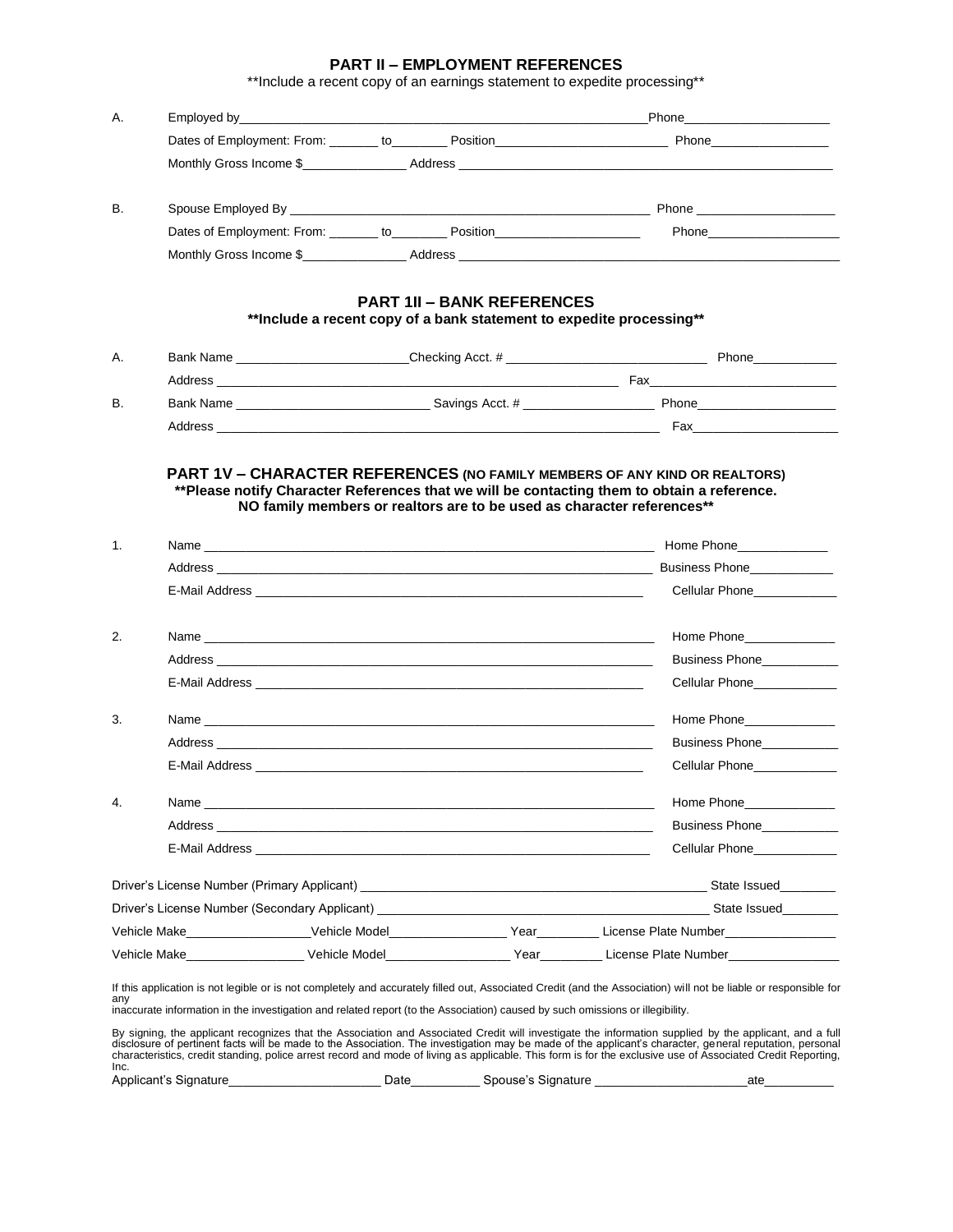### **BRIDGEVIEW ASSOCIATION, INC. 5199 PRIVET PLACE DELRAY BEACH, FL 33484**

### **OCCUPANTS/RENTER'S GUIDE FREQUENTLY ASKED QUESTIONS AND ANSWERS**

This is a Condominium Adult Community requiring at least one owner to be over 55 years of age. This is a single family unit community only and *Bridgeview Association, Inc.* does not allow PETS OF ANY KIND.

### **APPLICATION FOR RENTAL, CREDIT CHECK SCORE AUTHORIZATION, PROOF OF AGE**

Fill out the enclosed forms completely and return them to the Association office with a checks made out to *Bridgeview Association, Inc.* for the following fees that are applicable. Attach a CLEAR PHOTO COPY of your driver's license as proof of age over 55 years old.

# **A CHECK REQUIRED FOR THE FOLLOWING:**

• \$150.00 check made out to *Bridgeview Association, Inc.* – NON-REFUNDABLE Fee for Internal Paperwork and Certificate of Approval.

## **BRIDGEVIEW PROCESS**

After you receive the application and **return all completed forms and payments** to our office, we send the credit application to *Brown's Background Check* for processing. This takes from 7 to 10 business days. Once they return the credit report to us, the screening committee reviews the data and schedules you for an interview upon meeting approval criteria. We will try and accommodate your schedule when you are required to travel. Our interviews take place at our Association Clubhouse Library on Mondays and Wednesdays only between 10:00 a.m. and 12:00 p.m.

## **ALL PERSONS LIVING IN THE UNIT MUST BE INTERVIEWED FOR APPROVAL**

## **GENERAL INFORMATION**

- 1. Whether you will be full time or part time residents.
- 2. Rentals may be for a minimum of three (3) months, or (12) months. It may be rented only once during any calendar year.
- 3. NO PETS OR ANIMALS are permitted and none shall be brought into any building or onto the property.
- 4. Children under 18 years of age may not reside permanently in any unit, but may visit and temporarily reside therein for a period of thirty (30) days in a calendar year, but only if occupied by at least one resident over the age of 55.
- 5. I (We) shall not occupy the unit, nor make any final arrangements for occupying it, until after closing or approval of rental has taken place.
- 6. Nothing should be put outside to dry.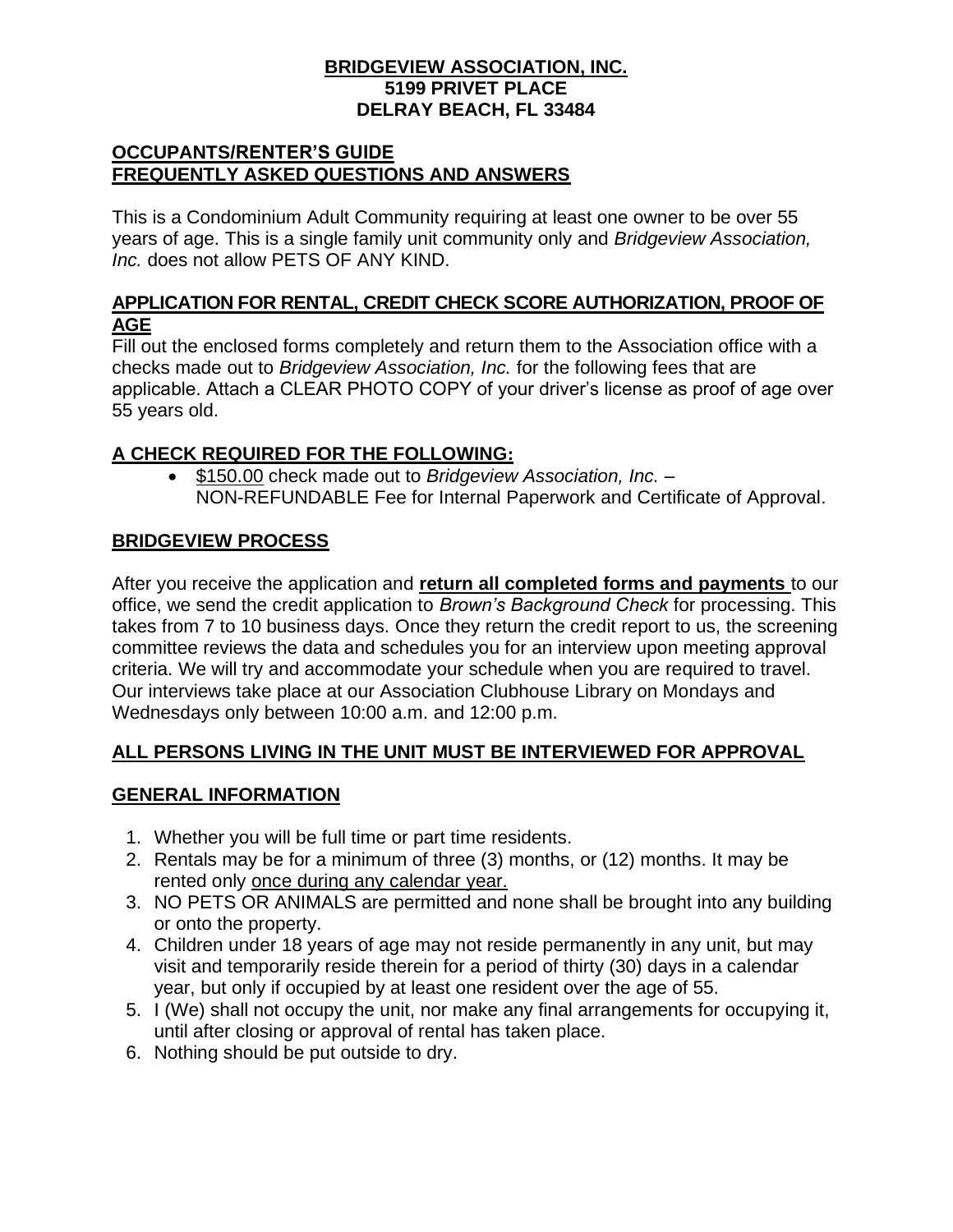- 7. Parking you have one assigned unit space. Do not use guest parking in lieu of assigned parking. DO NOT PARK ON GRASS. DO NOT BACK CARS INTO PARKING SPACES.
- 8. No commercial vehicles, RVs, motor bikes, trucks, motorcycles, boats/trailers, etc. are permitted on property.
- 9. No sub-leasing of rentals.
- 10.It is understood that the owner will be responsible for any and all damages to common property by himself, family, lessees or guests.
- 11.Nothing shall be installed on the exterior of the buildings, e.g., antennas, hanging baskets, etc.
- 12.Trash pickups are on Wednesdays and Saturdays. All garbage must be in heavy plastic bags and placed in the front (not near the mailboxes) by 8:00 a.m. **WE ASK FOR YOUR COOPERATION – PLEASE DO NOT PUT GARBAGE OUTSIDE THE NIGHT BEFORE THE PICKUP.**
- 13.Proper Attire: Cover up at all times when on limited/comment elements (to/from pool, clubhouse, tennis courts and when washing your car). No wet bathing attire in the clubhouse. Please advise guests of all rules.
- 14.Hurricane shutters as specified by Administration. No plywood allowed.
- 15.Only Licensed and Insured contractors can perform work on Common/Limited elements.
- 16.General problems around units (Common Element) will be attended to by the Association. Report problems by phone or in person at the office inside the clubhouse, Monday through Friday, from 9:00 a.m. to 1:00 p.m.
- 17.No storage in the meter rooms is permitted by the Fire Dept. regulation.
- 18.Paper recycling is in effect; bins are on Poppy Place near the clubhouse.

Please make a note of any questions that you may have and bring them to our interview so that we can help you with additional information at that time.

Thank you as we look forward to having you join our community.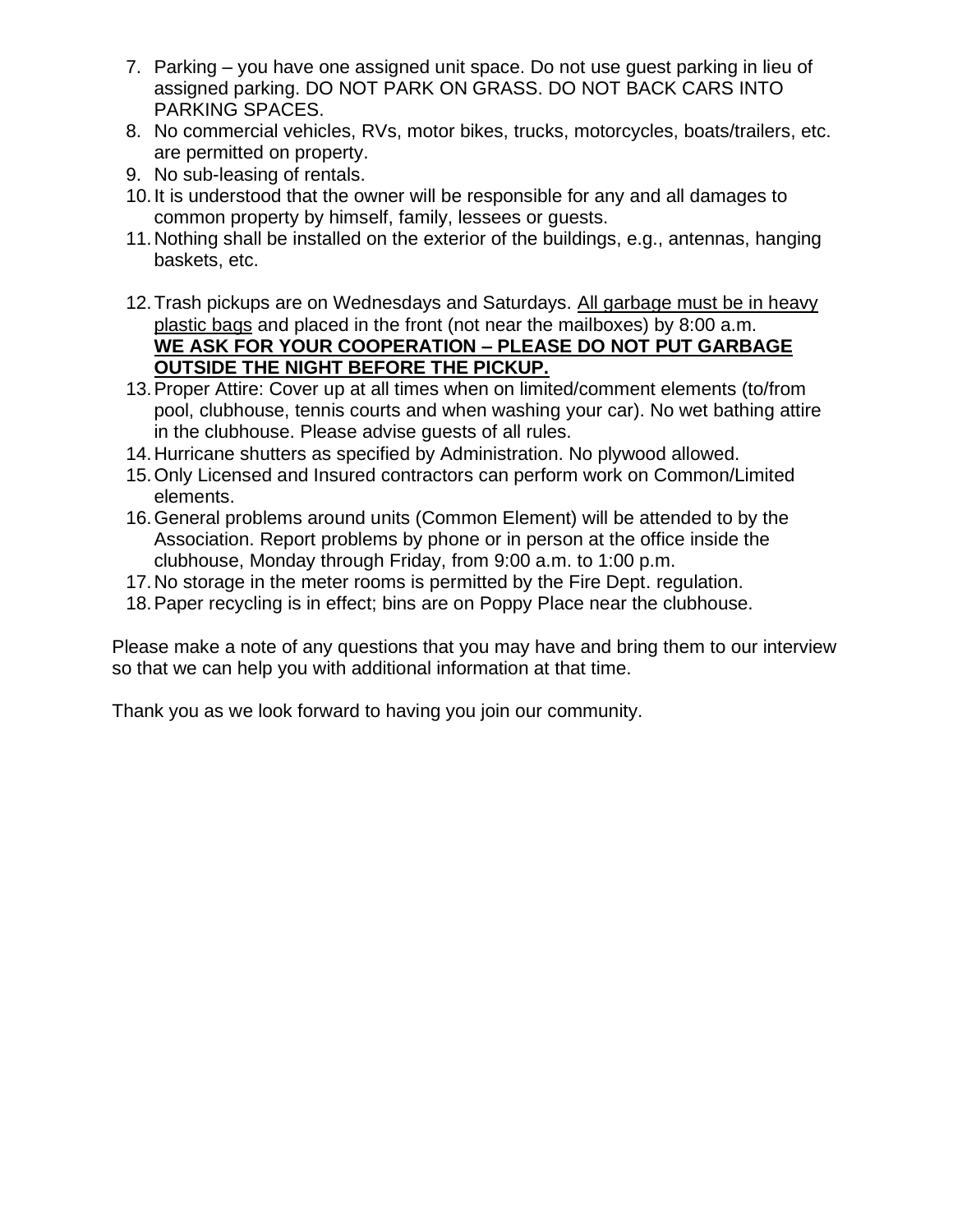

Date:

To Prospective Tenant(s):

Please be advised that whether you are spending time here or away from our community, you are **not allowed** to give permission to anyone to use your **assigned, reserved spot** or share it with anyone at any time. Please note that the Board is very strict with this rule and appreciates you abiding by it.

Thank you for your cooperation. *Bridgeview Association Board of Directors*

> X\_\_\_\_\_\_\_\_\_\_\_\_\_\_\_\_\_\_\_\_\_\_\_\_\_\_\_\_\_\_\_\_\_\_\_ **Prospective Tenant(s) Signature**

> > **DATE SUBMITTED \_\_\_\_\_\_\_\_\_\_\_\_\_\_\_\_\_\_\_\_\_\_**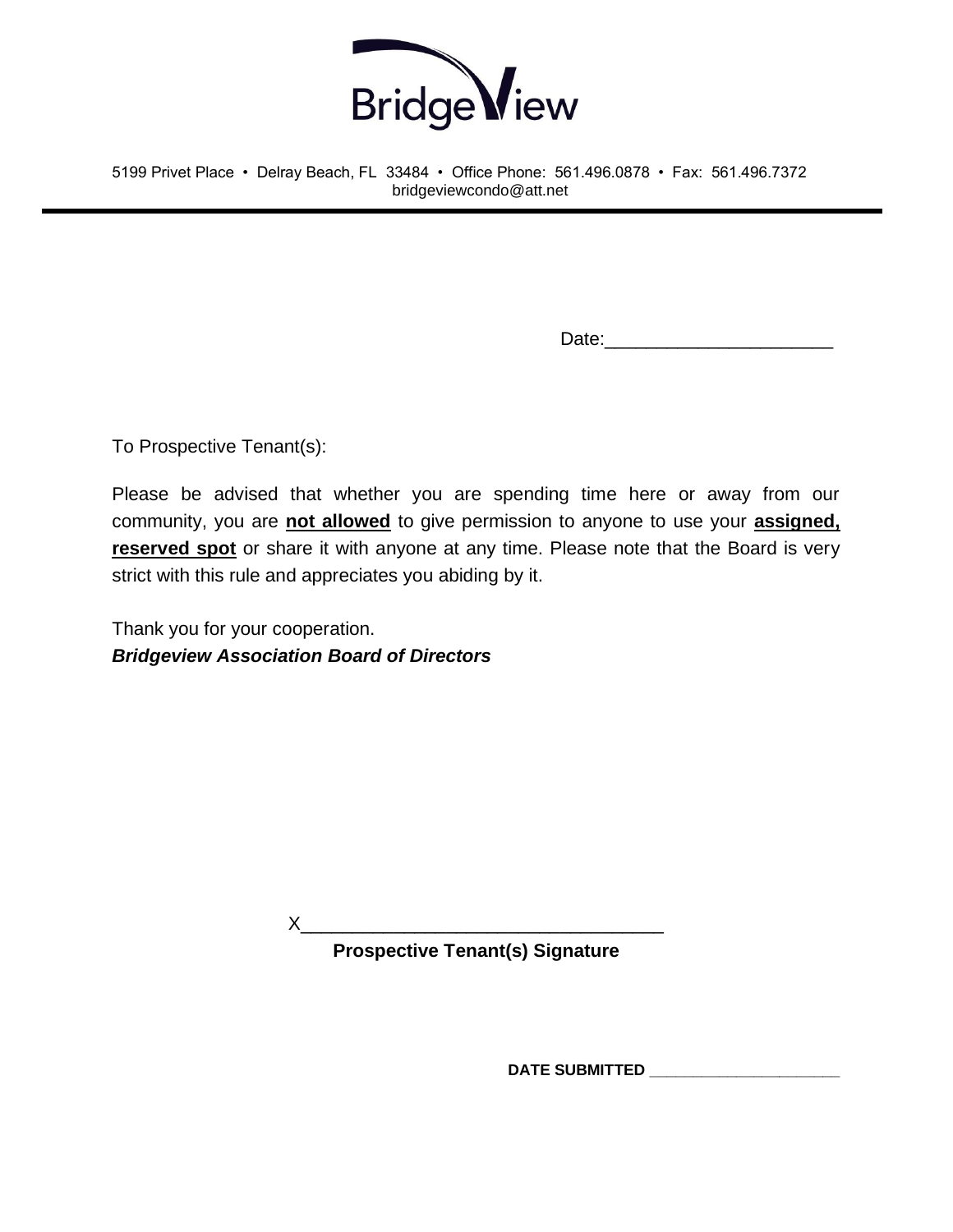

#### **TO OCCUPANT(S)/RENTER(S) OF CONDOMINIUM**

**ALL INFORMATION IS STRICTLY CONFIDENTIAL**

| <b>NAME OF UNIT OWNER(S)</b> |  |
|------------------------------|--|
| UNIT ADDRESS                 |  |
| <b>PHONE NUMBER</b>          |  |

**1. IN THE EVENT OF AN EMERGENCY, THE FOLLOWING UNIT OWNER HAS THE KEY TO MY UNIT:** 

| <b>NAME</b>         |  |
|---------------------|--|
| <b>ADDRESS</b>      |  |
| <b>PHONE NUMBER</b> |  |

**IF NO KEYS ARE AVAILABLE, THE OFFICE, IN THE EVENT OF AN EMERGENCY, MAY AUTHORIZE ENTRANCE FOR THE PREVENTION OF FURTHER DAMAGE.**

**2. THE FOLLOWING INDIVIDUAL, OTHER THAN THE KEY HOLDER, WHO MAY BE CONTACTED IN THE EVENT OF AN EMERGENCY:**

| <b>NAME</b>         |  |
|---------------------|--|
| <b>ADDRESS</b>      |  |
| <b>PHONE NUMBER</b> |  |

*BOARD OF ADMINISTRATORS*

*(Please return this form to the Condo Office)*